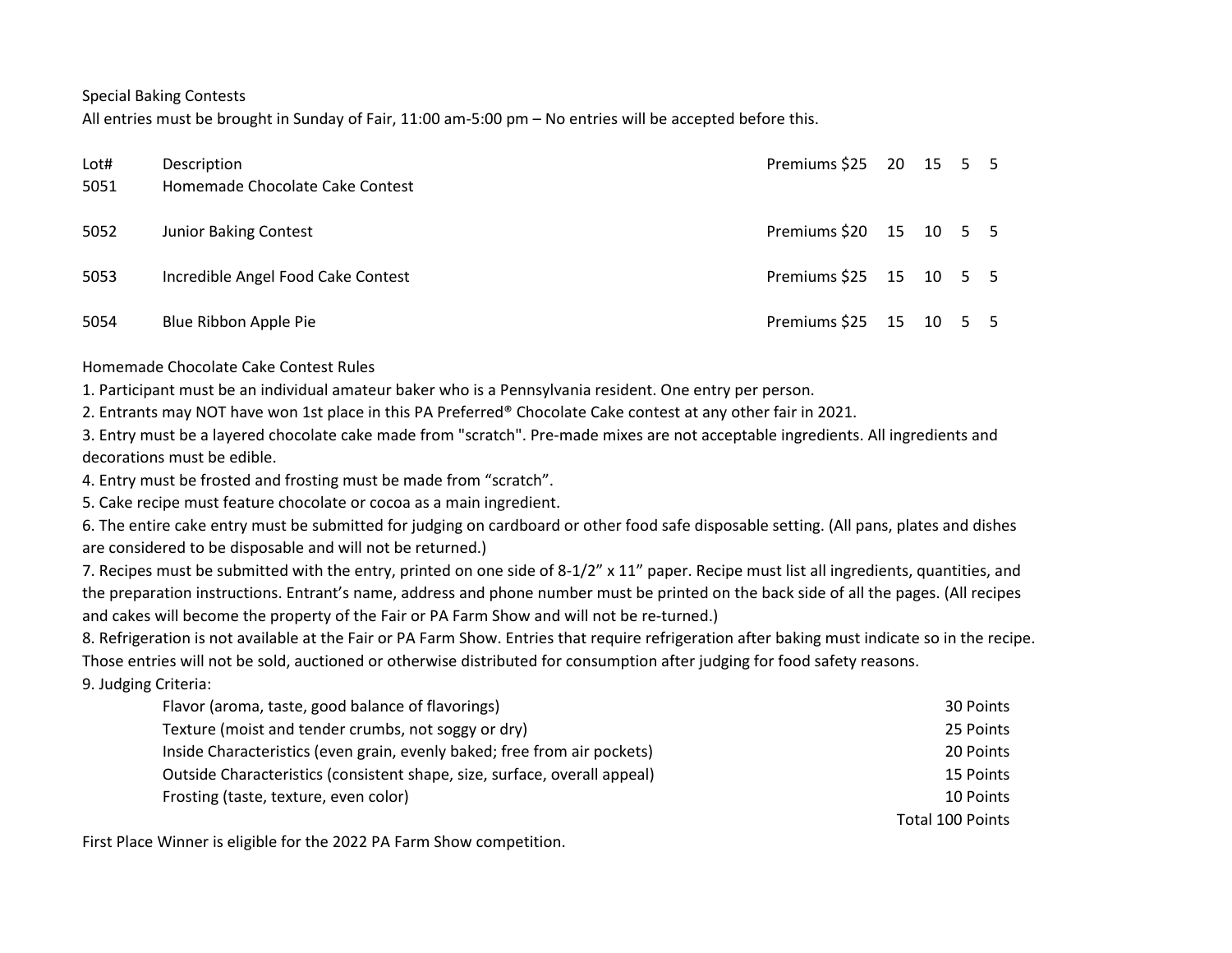PA Farm Show Prizes for the homemade Chocolate Cake Winners: 1st=\$500, 2nd=\$250, 3RD=\$100, 4th Place Ribbon, 5th Place Ribbon Sponsor: PA State Association of County Fairs

PA Preferred ® Junior Baking Contest—Cookies, Brownies and Bars

1. Exhibitor must be an individual amateur baker (age 8 through and including 18 years ONLY) who is a Pennsylvania resident; one entry per person.

2. Entrants may NOT have won 1st place in this PA Preferred® Chocolate Cookie, Brownie, Bar contest at any other fair in 2020.

3. Entry must be six (6) individual sized portions of the baked entry item.

4. Entries must be made from scratch. Pre-made mixes are not acceptable ingredients. All ingredients and decorations must be edible.

5. At least two (2) PA Preferred™ ingredients must be used in the recipe. Some examples of qualifying ingredients are PA Preferred™ grains such as oats or flour, butter, milk, eggs, fruits and/or vegetables.

6. Entry must be submitted for judging on a food safe disposable setting. (All pans, plates and dishes are considered to be disposable and will not be returned.)

7. Recipe(s) must be submitted with the entry, printed on one side of 8-1/2" x 11" paper. Recipe must list all ingredients, quantities, and the preparation instruc-tions. The PA Preferred™ ingredients must be listed clearly in the ingredient list, specifying the ingredients and the company that made/grew them. (ex: PA Preferred Milk – Galliker's brand). Entrant's name, age, address and phone number must be printed on the back side of all the pages. (All recipes and cook-ies-brownies-bars will become the property of the Fair or PA Farm Show and will not be returned.)

8. A PA Preferred™ logo is not required because not all PA Preferred™ products carry the label. The name of the ingredient and the source is sufficient. For a list of acceptable products visit papreferred.com. Additionally, PA Preferred™ staff will assist in locating PA Preferred™ ingredients, as needed.

9. Refrigeration is not available at the fair or PA Farm Show. Entries that require refrigeration after baking must indicate so in the recipe. Those entries will not be sold, auctioned or otherwise distributed for consumption after judging for food safety reasons.

10. Judging Criteria:

| Flavor (aroma, taste, good balance of flavorings)                         | 30 points               |
|---------------------------------------------------------------------------|-------------------------|
| Texture (appropriate for the type of cookie, brownie or bar)              | 25 points               |
| Inside Characteristics (even grain, evenly baked; free from air pockets)  | 20 points               |
| Outside Characteristics (uniform size, shape, appearance; overall appeal) | 15 points               |
| Creativity                                                                | 10 points               |
|                                                                           | <b>TOTAL 100 points</b> |

First Place Winner is eligible for the 2022 PA Farm Show competition.

PA State Farm Show Prizes for the State PA Preferred® Chocolate Cookie-Brownie-Bar Winner: 1st = \$500; 2nd = \$250; 3rd = \$100 SPONSORS: PA PreferredTM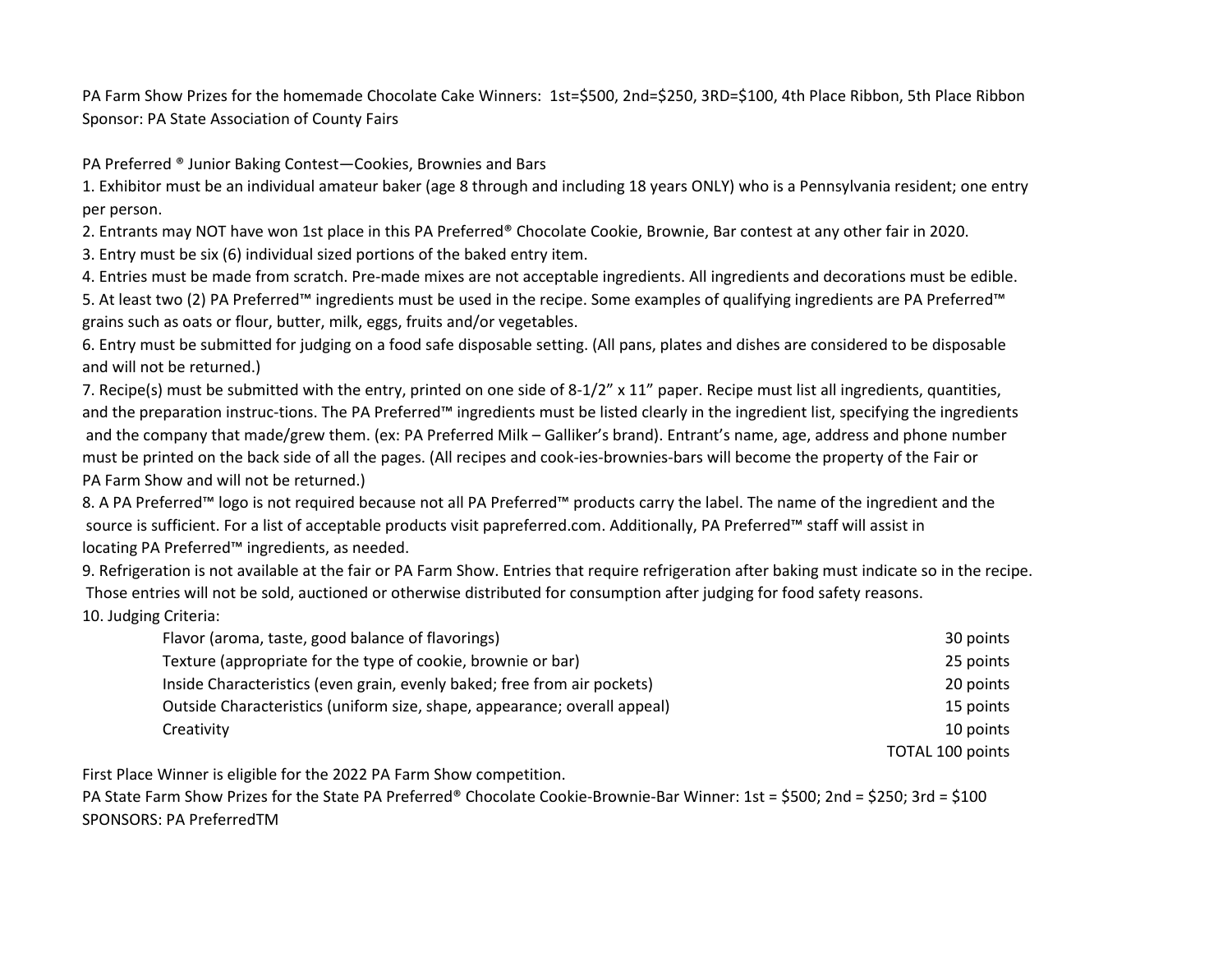Angel Food Cake Contest Rules

1. Open to any individual amateur baker who is a Pennsylvania resident. One entry per person.

2. Entrants may NOT have won 1st place in this Angel Food Cake contest at any other fair in 2021.

3. Entry must be an Angel Food Cake made from "scratch". All ingredients and decorations must be edible.

4. Pennsylvania produced & packed eggs are requested to be used if at all possible. Please look for the PEQAP or PA Preferred logo or PA packaging dates on the carton.

5. Refrigeration is NOT available at the Fair or PA Farm Show. Entries that require refrigeration after baking must indicate so in the recipe. Those entries will not be sold, auctioned or otherwise distributed for consumption after judging for food safety reasons. 6. The entire cake entry must be submitted for judging on cardboard. (All pans, plates, and dishes are considered disposable and will not be returned.)

7. Recipe(s) listing the ingredients and the preparation instructions must be submitted with the entry (printed on one-side of

8-1/2" x 11" size paper). Entrant's name, address & phone # must be printed on the back of the page. (All recipes and cakes will become the property of the Fair and PA Farm Show and will not be returned.)

8. Judging will be based on the following criteria:

| Flavor (smell, taste, flavoring)             | 30 points               |
|----------------------------------------------|-------------------------|
| Inside Characteristics (texture & lightness) | 25 points               |
| Overall Appearance (surface, size, color)    | 20 points               |
| Creativity                                   | 15 points               |
| Topping, Icing or Decoration                 | 10 points               |
|                                              | <b>TOTAL 100 points</b> |

First Place Winner is eligible for the 2022 PA Farm Show competition.

PA State Farm Show Prizes for the PA State Angel Food Cake Winners: 1st = \$500 2nd = \$250 3rd = \$100 Sponsors: Pennsylvania's Egg Farmers & PA State Association of County Fairs

Blue Ribbon Apple Pie Contest Rules

1. Open to any individual amateur baker who is a Pennsylvania resident; only one entry per person.

2. Entrants may NOT have won 1st place in this Blue Ribbon Apple Pie contest at any other fair in 2021.

3. Entry to be a pie that must include at least 60% apples in the filling. It does not need to be a "traditional" two crusted apple pie and it can have a variety of fillings. All ingredients and decorations must be edible.

4. The entire pie must be submitted for judging in a food safe disposable pie pan. (All pans, plates, and dishes are considered disposable and will not be returned.)

5. The recipe for the pie and pie crust must be submitted with the entry. It should be submitted on one side of 8  $\frac{1}{2}$  by 11" paper. The recipe must list all the ingredients, quantities and the preparation instructions. Entrant's name, address and phone number must be printed on the back side of all the pages. (All recipes and pies will become the property of the Fair or PA Farm Show and will not be